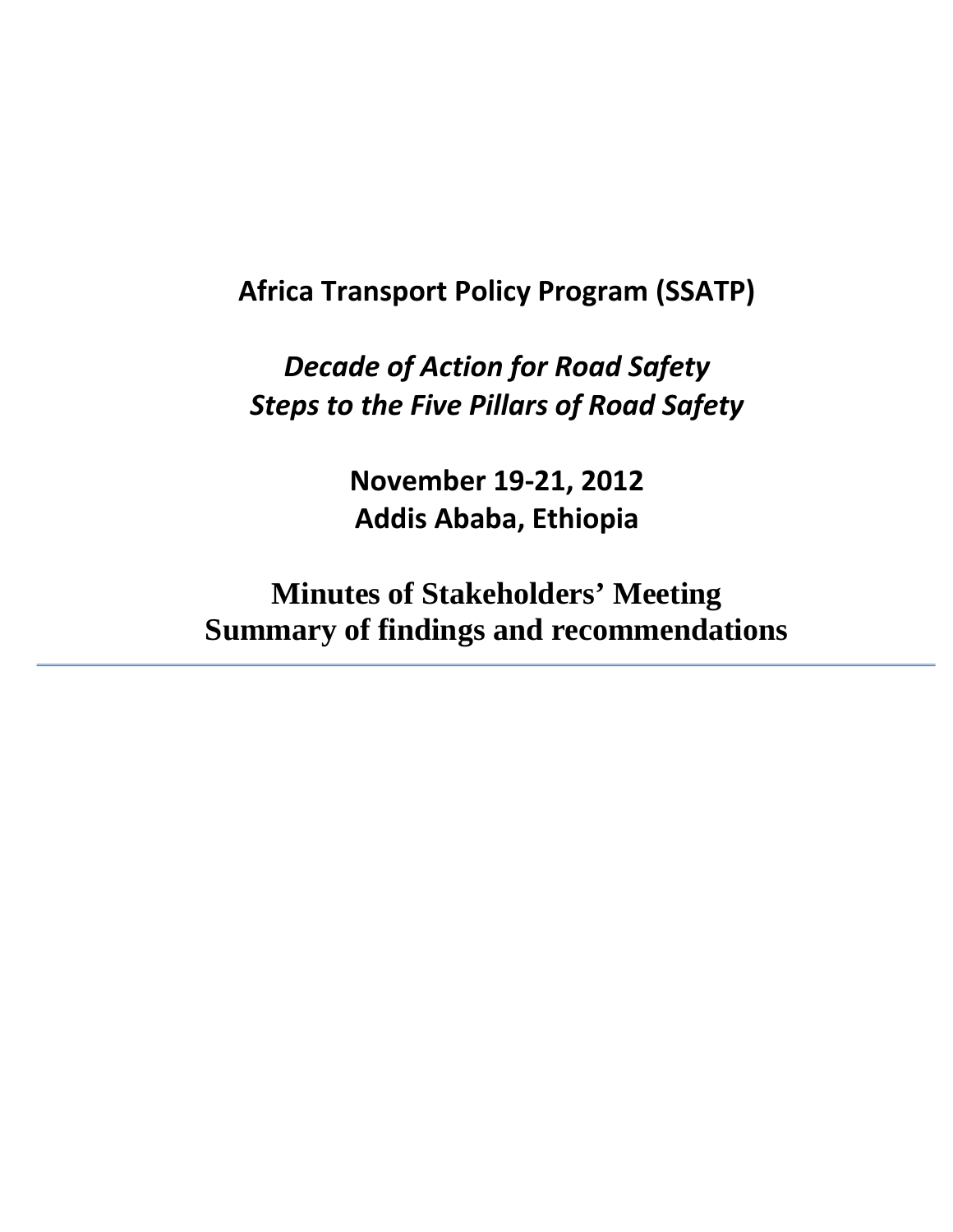## **Introduction**

In 2010 the United Nations launched the Decade of Action for Road Safety 2011-2020, aiming at stabilizing and then reducing global road accident fatality trends by 2020. The UN Economic Commission for Africa subsequently prepared the African Road Safety Policy Framework and Action Plan in November 2011, which was endorsed by African ministers of transport in Luanda in November, 2011, and by the African Union Executive Council in January 29, 2012.

To support the African initiatives under the Decade of Action in Africa, the Sub-Saharan Africa Transport Policy Program (SSATP) has initiated a Road Safety Program which will provide support to member countries through strengthening of road safety lead agencies, strategies, and exchange of good practice on the continent.

Together with the United Nations Economic Commission for Africa (UNECA), the World Health Organization (WHO), and the African Union Commission (AUC), the SSATP jointly organized two parallel road safety events from 19 to 21 November 2012 at the United Nations Conference Center in Addis Ababa, Ethiopia.

The WHO managed event was a training workshop on "Road Crash Data Management System", while the SSATP conducted the conference on "Steps to the Five Pillars of road safety".

The workshops started jointly on November 19, split up into two separate sessions, and concluded jointly on November 21, 2012. The joint session gave the opportunity to present and discuss policy level issues identified at both workshops.

The "Road Crash Data Management System" workshop, which is described in a separate report, was intended for experts belonging to various disciplines of road safety from a number of African countries, and Regional Economic Communities, and different institutions, particularly road safety lead agencies and coordinating offices (i.e. practitioners, road safety auditors, and crash investigators).

The "Steps to the Five Pillars of Road Safety" was for policy level officials from the Regional Economic Communities, governments, and road safety agencies in Africa who are tasked with the responsibility of defining and implementing regional and country level road safety strategies. The overall objective of workshop was to ensure the existence of a robust implementation pace among the key stakeholders during the initial phase of the Decade of Action by identifying gaps and opportunities for future collaboration.

Also, it was an objective of the workshop to identify and formulate relevant policy issues which SSATP and other development partners can address during the Decade of Action. The outcomes of the conference would feed into proposals for SSATP's next Development Plan, which was subject for discussion during the SSATP Annual Meeting in Addis Ababa on December 11-12, 2012.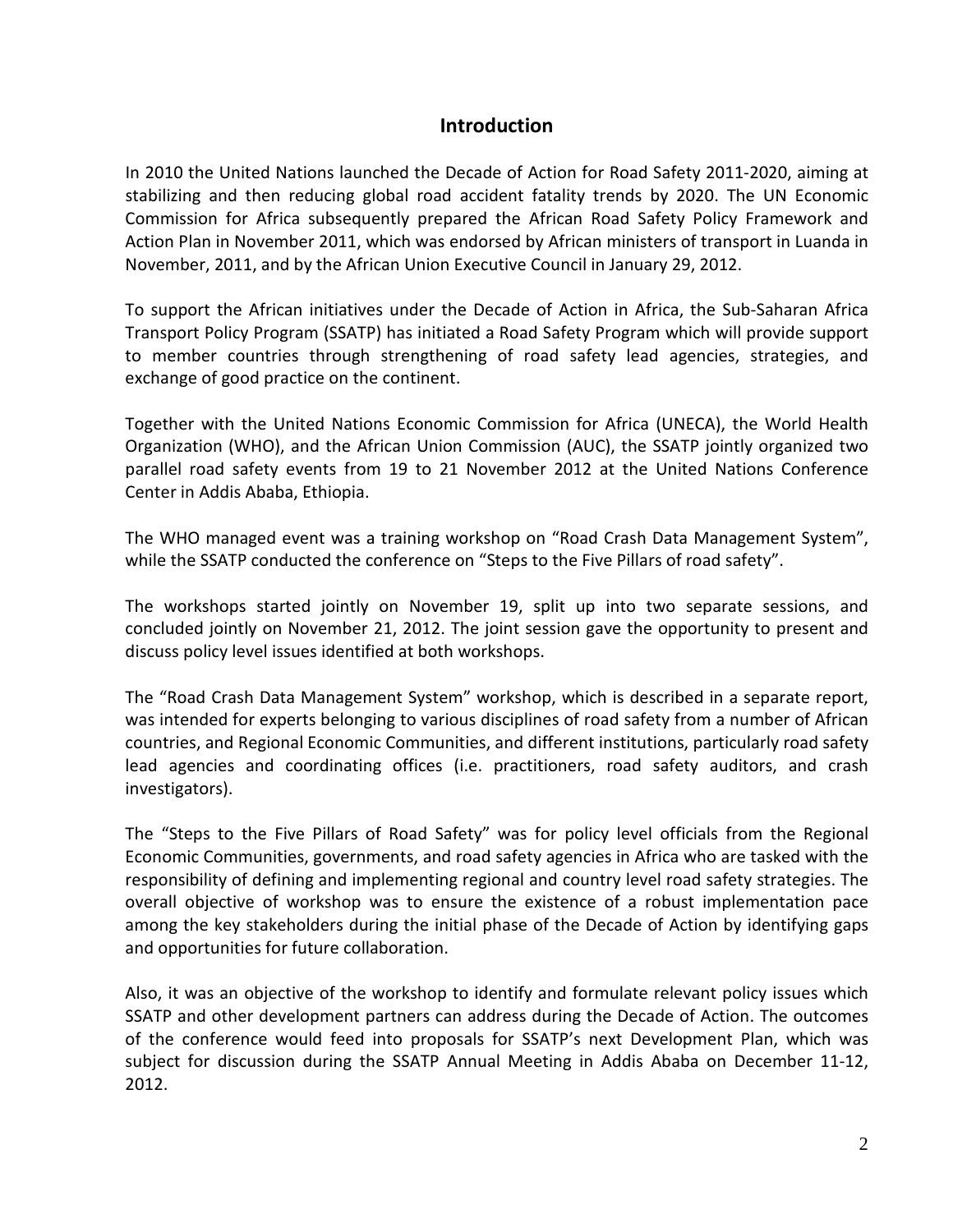# **Key strategic messages on 'Steps to the Five Pillars'**

Mr. Justin Runji from SSATP presented the findings from the Steps to the Five Pillars workshop with the following keywords and comments, organized under the four questions formulated for the break-out sessions on Day 2, and suggestions for SSATP's role as a fifth element:

#### **No. 1 LEAD AGENCY MODEL**

*Issue:* A Lead agency that reports to one sector ministry have limited powers, weak coordination, and incomplete mandates.

*Recommendation:* Lead agencies to report to the highest political office in the country. AU to assist in creating awareness and follow-up with member countries.

*Noted:* A lead agency that manages a multi-sector memorandum is considered good practice (example: Ghanaian model).

#### **No. 2 CAPACITY BUILDING**

*Issue:* The capacity of lead agencies is significantly affected by lack of resources.

*Recommendation:* Lead Agencies to combine political clout (above) and their mandate to ensure the establishment of self-standing funding for Road Safety.

*Noted:* A good practice is to involve a national high profile person e.g. as patron (Nigerian example: Wole Soyinka).

## **No. 3 REGIONAL GROUPING(S) FOR LEAD AGENCIES**

*Issue*: Except in West Africa, lead agencies operate in professional isolation and lack the benefits associated with regional affiliation of practitioners

*Recommendation*: There is a need to create regional associations of lead agencies with close links to existing REC structures.

*Noted*: The process of establishing WARSO and its structure and operation is considered good practice.

#### **No. 4 HIGH IMPACT INTERVENTIONS**

*Issue*: "Business as usual" approach by Lead Agencies will delay and/or stall the realization of the goal to stabilize and then reduce road crashes.

*Recommendation*: Lead agencies to identify and implement a set of achievable high impact interventions that suit their circumstances.

*Noted*: Speed reduction through speed governors and ICT; pedestrian friendly cities and safe road corridors are good practices (ref. Ghana, Nigeria, and City of Windhoek).

## **SSATP's ROLE**

*Issue*: Support is required to facilitate road safety policy matters and capacity building at regional and country levels.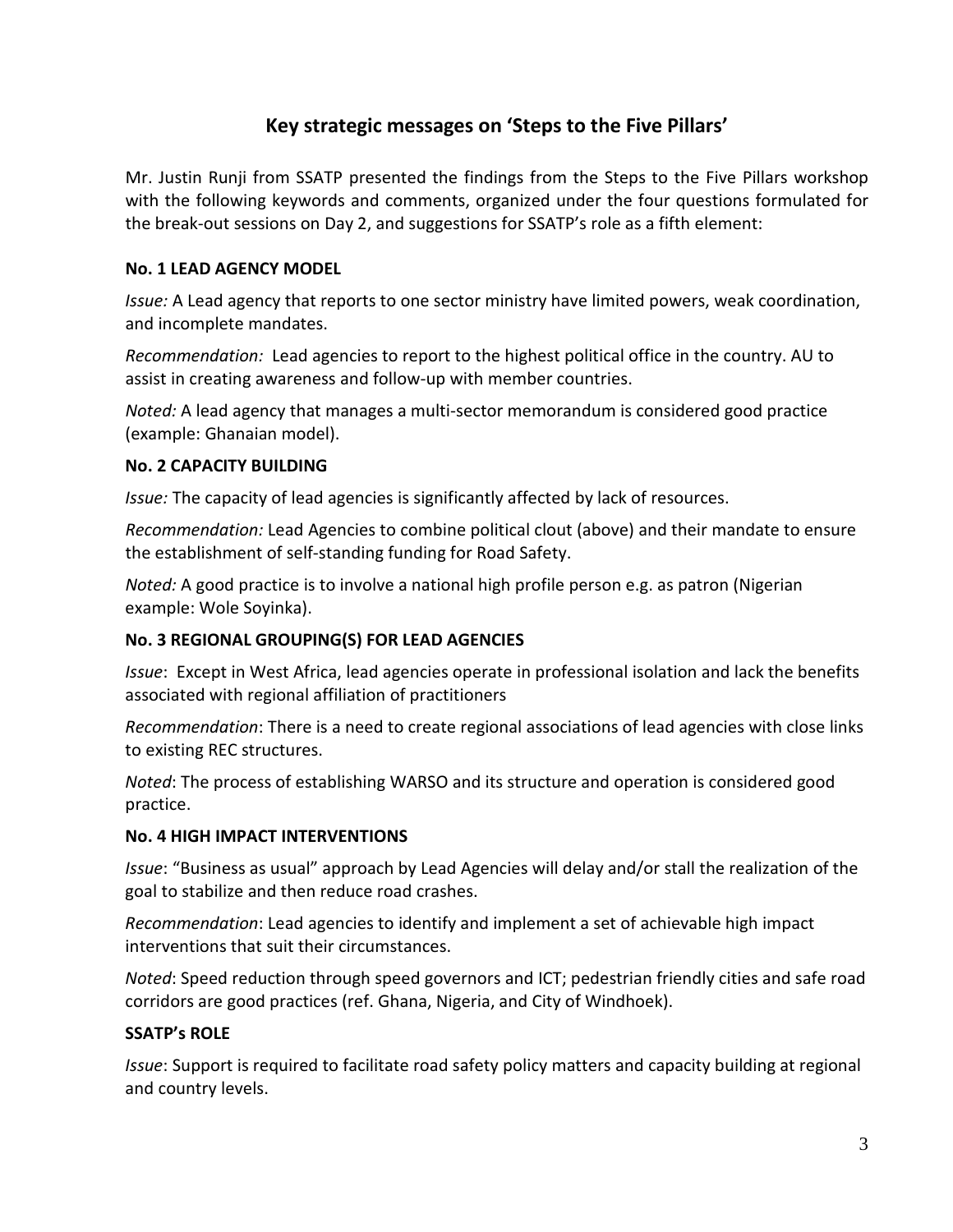*Recommendation*: SSATP to support and facilitate the attainment of the UN Decade of Action for road safety and the implementation of the Africa Plan of Action.

*Noted*: SSATP's mandate is confined to Policy and Capacity Building.

The following areas were considered for the countries in general:

## *Policy matters*

- More involvement at AUC, ECA, RECs and countries in identification of policy gaps and priorities and to provide strategic guidance
- Review the implementation of declarations of Ministers of Transport on road safety and make recommendations
- Assist in the creation of lead agencies where they do not exist
- Review African countries' ratification of international road safety conventions (as indicated in the Moscow declaration)

## *Capacity building*

- More collaboration with regional transport sector associations (e.g ASANRA and ARMFA)
- Strengthen policy enforcement
- Strengthen road safety audit
- **•** Strengthen awareness and sensitization
- Facilitate creation of RS regional organizations
- Facilitate sharing of information and good practice
- Formulate road safety lead agency operational guidelines

The following areas were considered specifically for SSATP's role:

## *Suggestions for SSATP's role*

- Review/suggest funding mechanisms
- Strengthen knowledge sharing in the region
- Facilitate creation of partnerships
- Commitment to Action Plan is confirmed by declarations: Proceed to implementation
- Promote enforcement of existing laws in corridor projects
- Facilitate road safety in development partner funded projects
- Assist lead agencies to be overall responsible for data coordination across all sectors
- Create a facility to provide direct capacity building to lead agencies
- Help continental institutions work together
- SSATP to assist countries requiring assistance to setting up lead agencies
- SSATP to assist countries with weak lead agencies
- SSATP to consult existing REC's on the establishment of regional road safety groups

It was also suggested by SSATP that country lead agencies should identify high-impact interventions before next workshop in 2013.